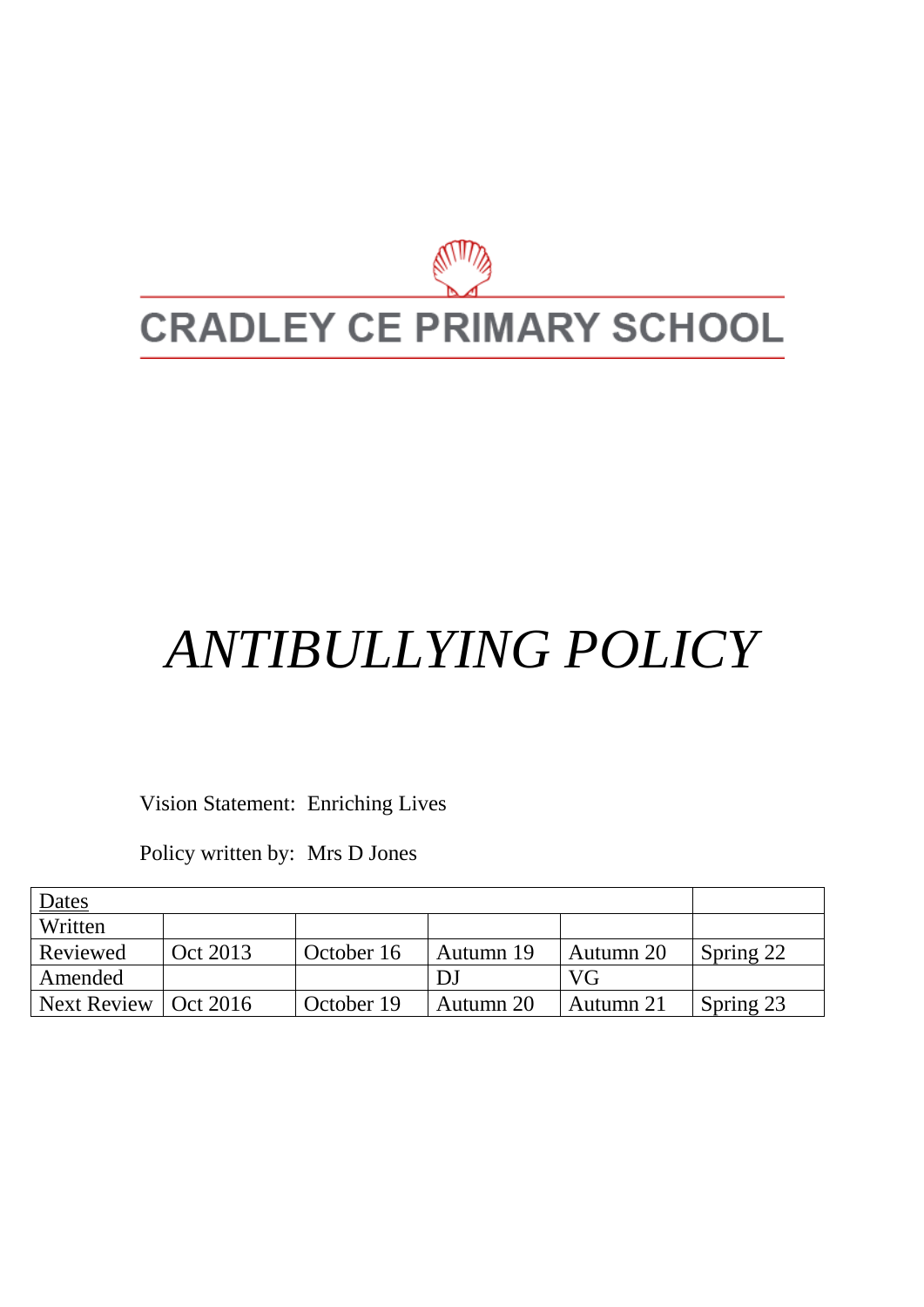# **CRADLEY C of E VA PRIMARY SCHOOL**

#### *ANTI-BULLYING POLICY*

*"*

#### **1 Values and Ethos**

1.1At Cradley CE Primary School we uphold and nurture our Christian ethos through focus on our Christian values that infuse school life. We seek to develop children's self-esteem and sense of worth by creating an environment in which they feel positive about themselves. We create a safe, healthy and happy school community in which children and adults are cherished and valued. *For God gave us a spirit not of fear but of power, love and self-control."* 

 *1 Timothy 1.7*

**1.2** We believe the school/learning environment has a central role in a child's emotional, social, and moral development, just as it does in their academic development. Children bring to school a wide range of emotional needs, behaviour patterns and social experiences based on differences in home values, attitudes, and life experiences. We recognise the impact a child's emotional development has on their overall achievement and have developed a whole school approach with specific provision within our broad and balanced curriculum designed to help the children with their emotional and social skills. All children work towards common values based on the core principles of honesty, respect, responsibility and forgiveness.

1.3 We use a dynamic developmental approach to help children learn how to understand their emotions, regulate and manage their own behaviours. This approach is known as THRIVE and is used by schools across our learning community and nationally. It is based on scientific research and informed by up to date neuroscience. All our staff are trained and we use it in our daily practices with all children. We have two THRIVE practitioners who coordinate this work and they are trained to identify the emotional needs that underlie troubling behaviours. Specific 1-2-1 provision is in place to support these children whose behaviour may include bullying or who have been a victim of bullying.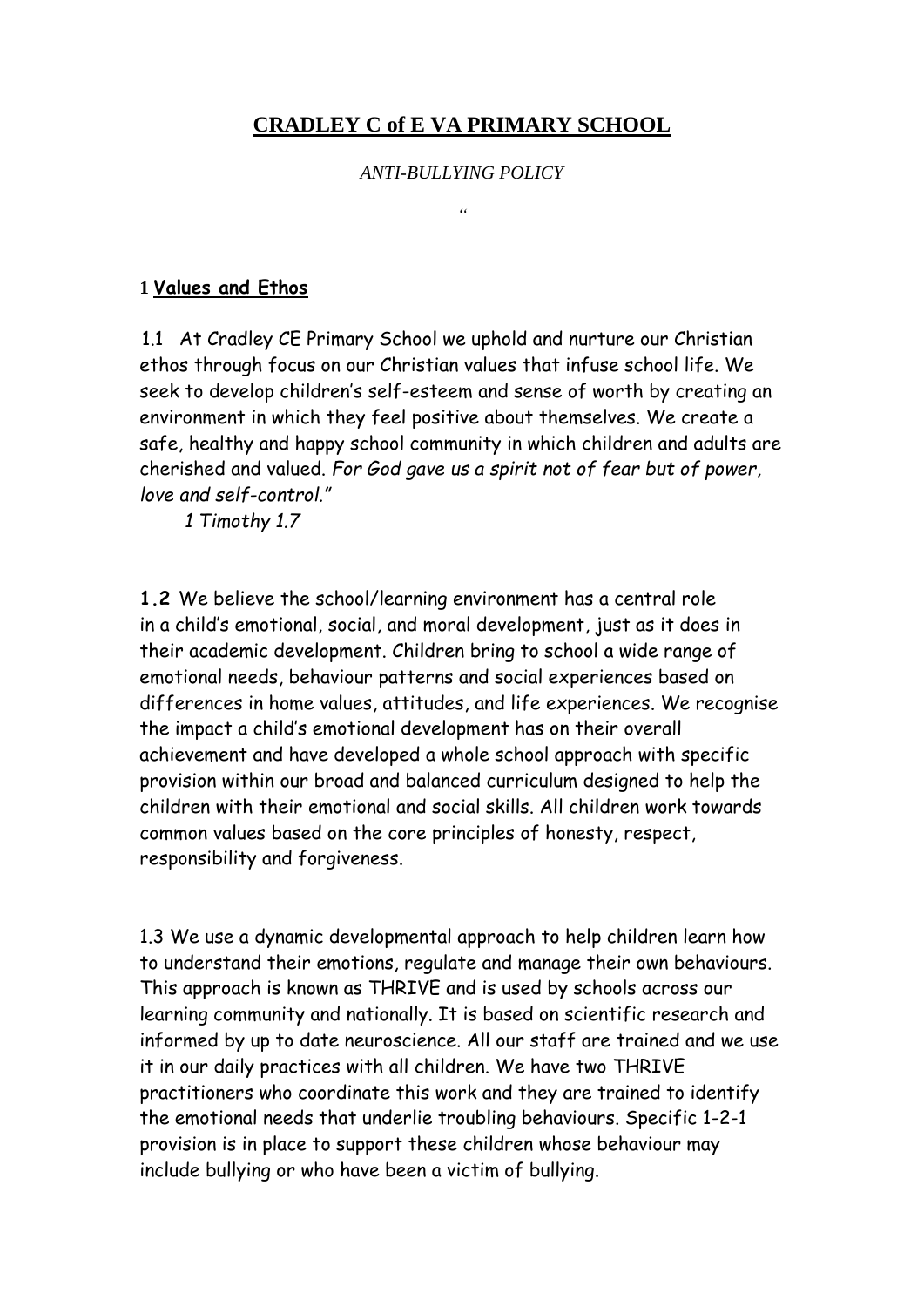- 1.1 DfES guidance defines bullying as actions that are meant to be hurtful, and which happen on a regular basis. Bullying can be direct (either physical, verbal or through social media) or indirect (for example, being ignored or not spoken to). We communicate it to children as "When a person or a group behaves in ways—on purpose and over and over—that make someone feel hurt, afraid or embarrassed."
- 1,2 Bullying is behaviour by an individual or group, repeated over time, that intentionally hurts another individual or group either physically or emotionally. Bullying can take many forms (for instance, cyber-bullying via text messages, social media or gaming, which can include the use of images and video) and is often motivated by prejudice against particular groups, for example on grounds of race, religion, gender, sexual orientation, special educational needs or disabilities, or because a child is adopted, in care or has caring responsibilities. It might be motivated by actual differences between children, or perceived differences. (Preventing and tackling bullying Advice for headteachers, staff and governing bodies July 2017)

1.3 It is important to distinguish bullying from other unkind, mean and harmful behaviour. Calling someone a name or pushing someone once, being rude or having an argument with someone is not bullying. Of course, these behaviours will be addressed but may have different consequences and interventions, which is why the distinction is critical. To be defined as bullying, all three components must be present: (1) repeated actions or threats, (2) a power imbalance and (3) intention to cause harm.

## **2 Aims and objectives**

- 2.1, Bullying, including peer to peer abuse, is wrong and damages individual children. We therefore do all we can to prevent it, by developing a school ethos in which bullying is regarded as unacceptable.
- 2.2, We aim, as a school, to provide a safe and secure environment where all children can learn without anxiety, and measures are in place to reduce the likelihood of bullying.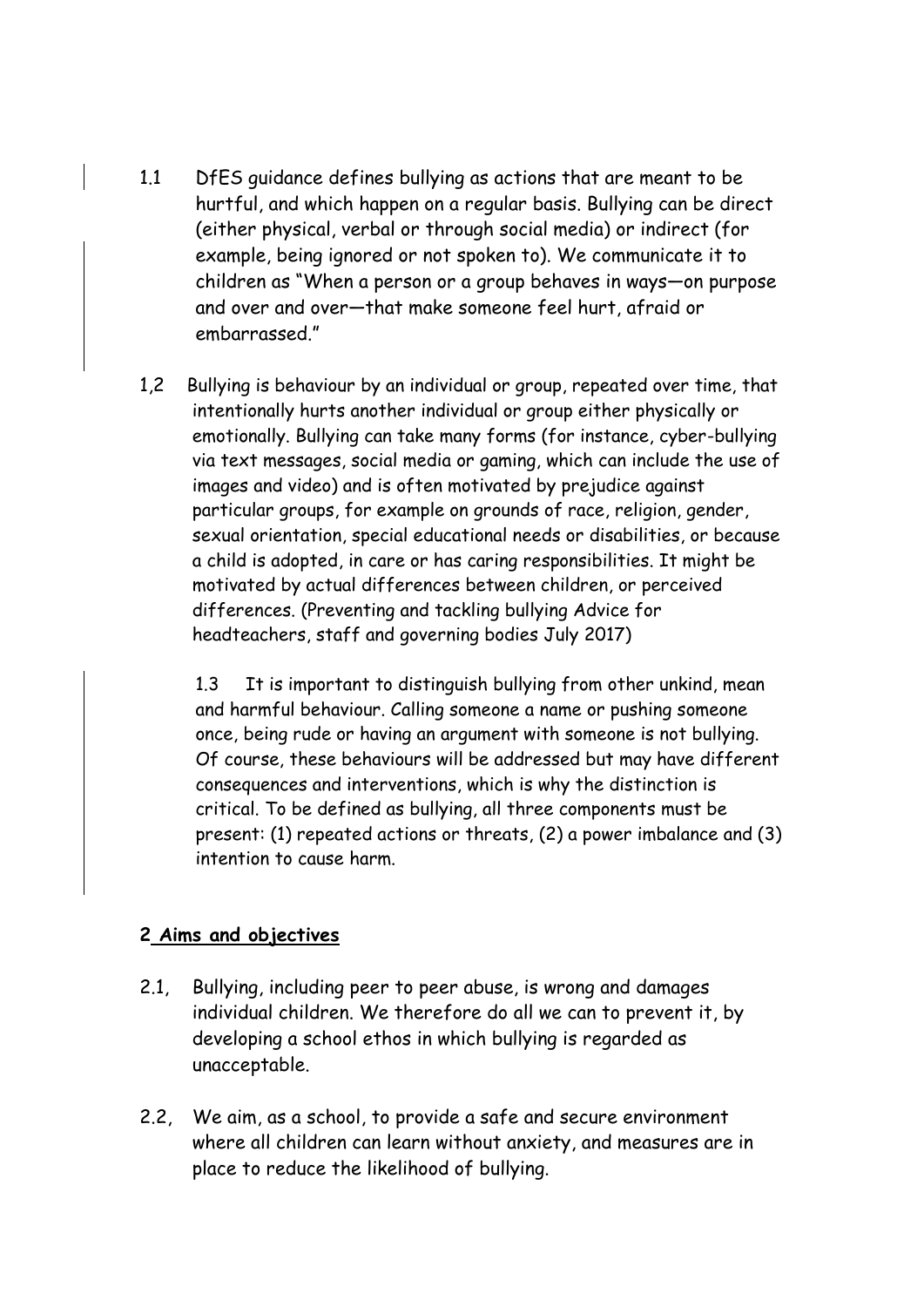- 2.3, This policy aims to produce a consistent school response to any bullying incidents that may occur.
- 2.4, We aim to make all those connected with the school aware of our opposition to bullying, and we make clear each person's responsibilities with regard to the eradication of bullying in our school.

# **3 The role of governors**

- 3.1, The governing body supports the headteacher in all attempts to eliminate bullying from our school. The governing body will not condone any bullying at all in our school, and any incidents of bullying that do occur will be taken very seriously, and dealt with appropriately.
- 3.2, The governing body monitors incidents of bullying that do occur, and reviews the effectiveness of this policy regularly. This is done by the Head teacher keeping accurate records and reporting to the governors.
- 3.3, A parent who is dissatisfied with the way the school has dealt with a bullying incident can ask the chair of governors to look into the matter. The governing body responds within ten days to any request from a parent to investigate incidents of bullying. In all cases the governing body notifies the headteacher, and asks him/her to conduct an investigation into the case, and to report back to a representative of the governing body.

## **4 The role of the headteacher**

4.1, It is the responsibility of the headteacher to implement the school anti-bullying strategy, and to ensure that all staff (both teaching and non-teaching) are aware of the school policy, and know how to identify and deal with incidents of bullying. The headteacher reports to the governing body about the effectiveness of the antibullying policy on request.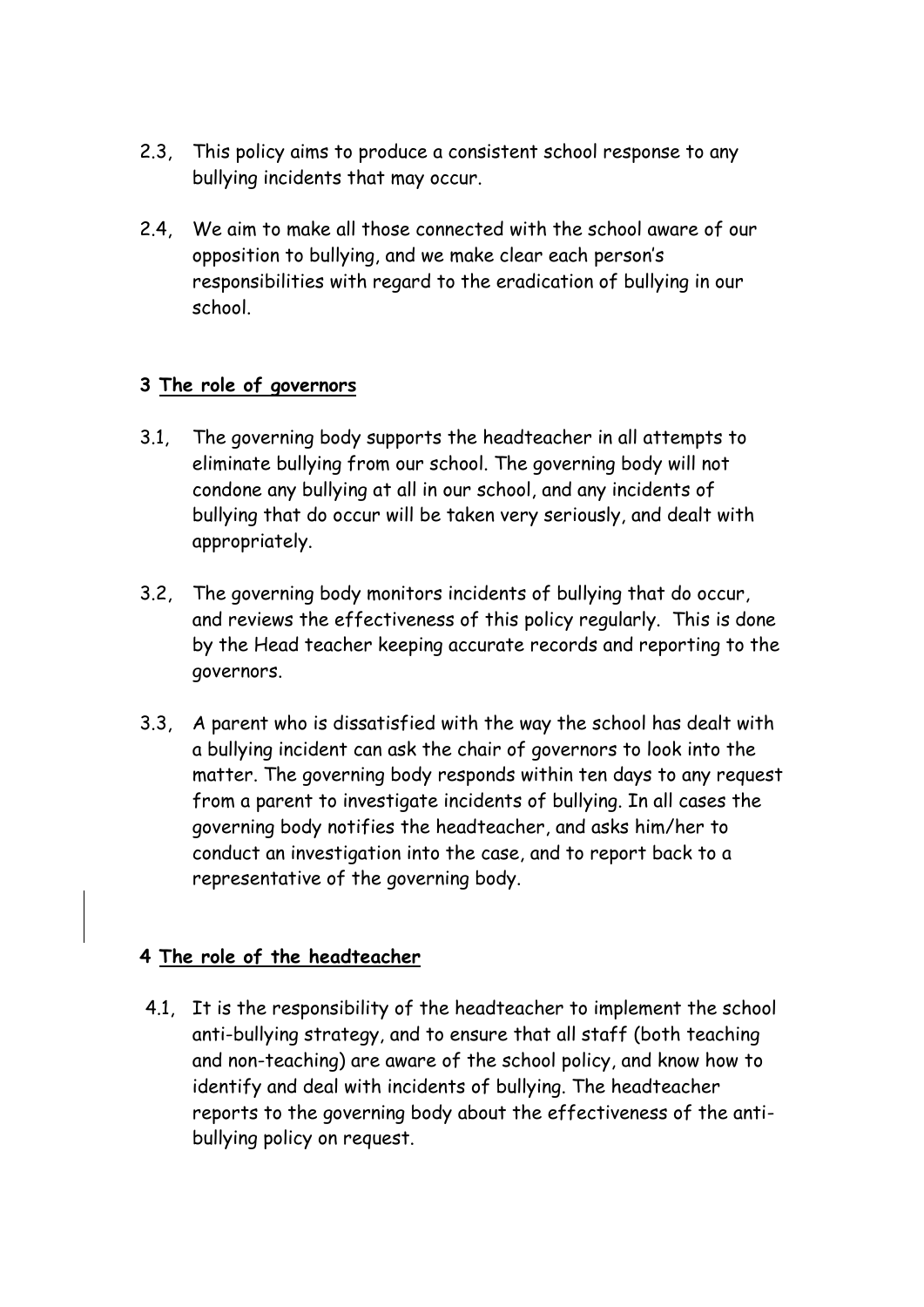- 4.2, The headteacher ensures that all children know that bullying is wrong, and that it is unacceptable behaviour in this school. The headteacher draws the attention of children to this fact at suitable moments, for example, use of Values Education in collective worship and PSHCE.
- 4.3, The headteacher ensures that all staff, including lunchtime staff, receive sufficient training to be equipped to identify and deal with all incidents of bullying.
- 4.4, The headteacher sets the school climate of mutual support and praise for success, so making bullying less likely. When children feel they are important and belong to a friendly and welcoming school, bullying is far less likely to be part of their behaviour.

# **5 The role of the teacher and support staff**

.

- 5.1, All the staff in our school take all forms of bullying seriously, and seek to prevent it from taking place.
- 5.2, Teachers keep records on My Concern of incidents that happen in their class, and that they are aware of in the school. If teachers witness an act of bullying, they will either investigate it themselves or refer it to the headteacher. Teachers and support staff do all they can to support the child who is being bullied. If a child is being bullied over a period of time, then, after consultation with the headteacher, the teacher informs the child's parents.
- 5.4, When any bullying taking place between members of a class, the teacher will deal with the issue immediately. This may involve support for the victim of the bullying, and punishment for the child who has carried out the bullying. Time is spent talking to the child who has bullied: explaining why his/her action was wrong, and that child is encouraged to change his/her behaviour in future. If a child is repeatedly involved in bullying other children, we inform the headteacher and the special needs coordinator. We then invite the child's parents into the school to discuss the situation. In more extreme cases, for example where these initial discussions have